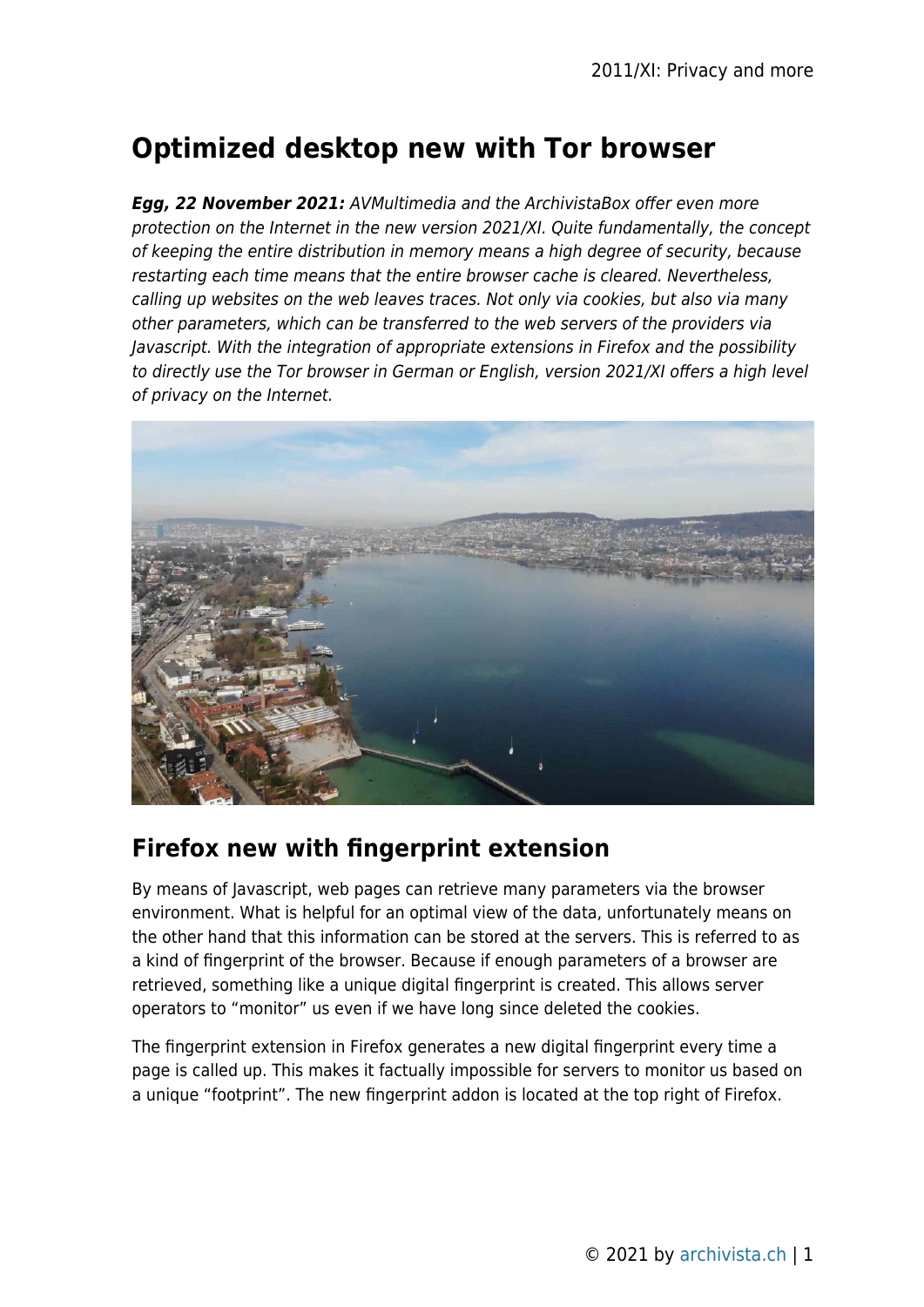

If you want to track whether the fingerprint is retrieved, you can check 'Show/Hide-Desktop notifiactions'.

## **Set IP address in Firefox**

The following **Firefox extension Hide-IP** is disabled when shipped. This is for the simple reason that it is not ultimately clear whether hiding the IP address or referring to another country is legal in all respects, especially in all states. It is true that it has now been accepted in many states that geo-blocking is at least not illegal. Nevertheless, content providers can specify in the T&Cs where and how the content may be used. In this sense, everyone must decide for themselves when, where and how the Firefox extension Hide-IP should be used.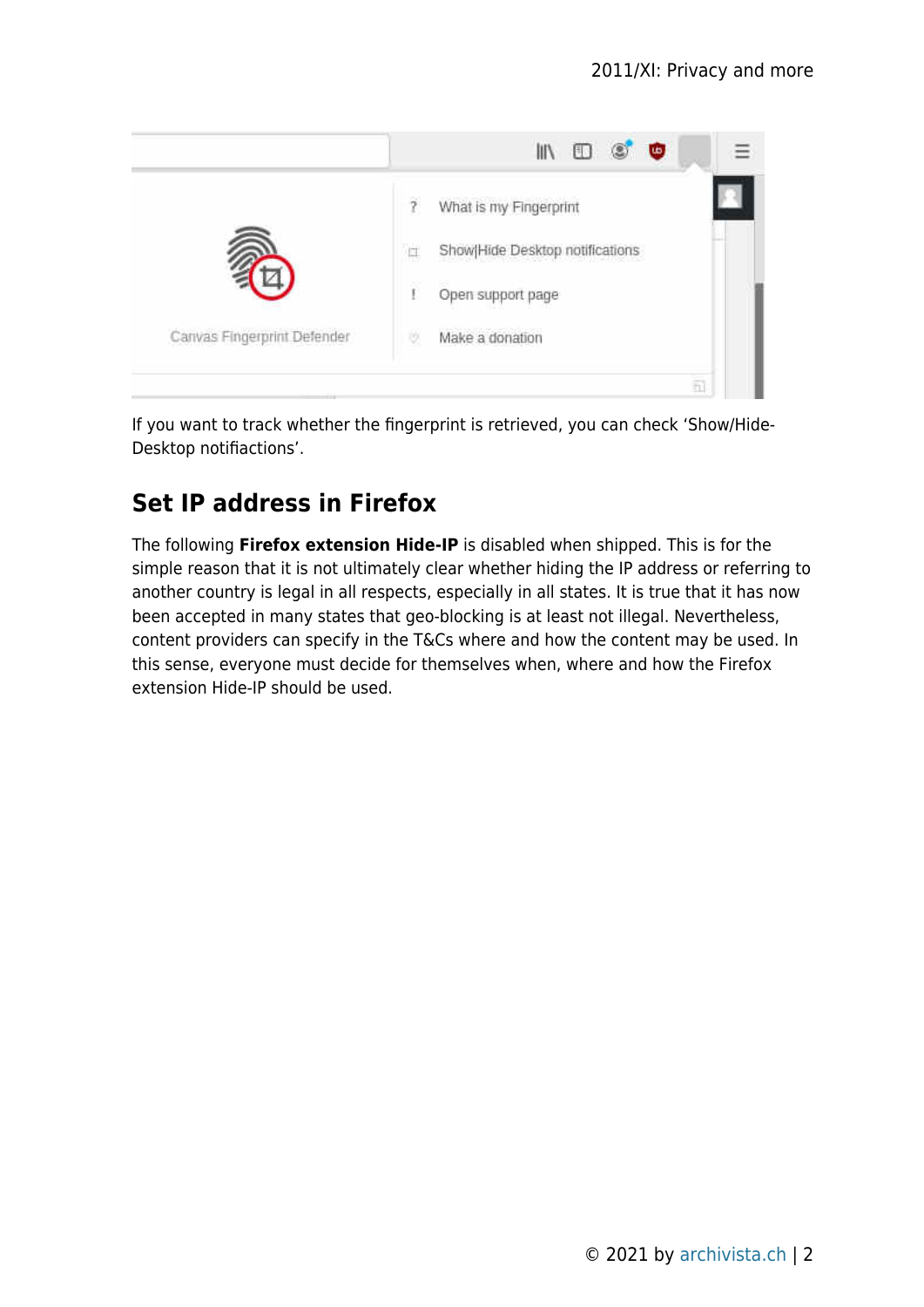

To swap your own IP address with another address, you can click on the icon in the upper right corner. After that, an IP address (only valid within Firefox) can be selected from the list and activated. The setting is reset each time the browser is restarted.

### **Change Mac address on the console**

When surfing the web, certain hardware information still remains, especially the Internet address (IP) and the Mac address. The former can be changed at any time via the network tool (Start menu in the desktop). The latter can also be changed with little effort at AVMultimedia or ArchivistaBox. A terminal can be called for this purpose. Then change to the root user with 'su' and enter the password (for AVMultimedia this is 'archivista' by default) and then first call up the current Mac address with the following command:

```
ifconfig eth0
eth0: flags=4163<UP,BROADCAST,RUNNING,MULTICAST> mtu 1500
ether 70:a1:a1:a1:a1:a1 txqueuelen 1000 (Ethernet)
RX packets 5389577 bytes 2836127286 (2.6 GiB)
RX errors 0 dropped 0 overruns 0 frame 0
TX packets 8148543 bytes 11008206621 (10.2 GiB)
TX errors 0 dropped 0
```
The following command can be used to change the Mac address: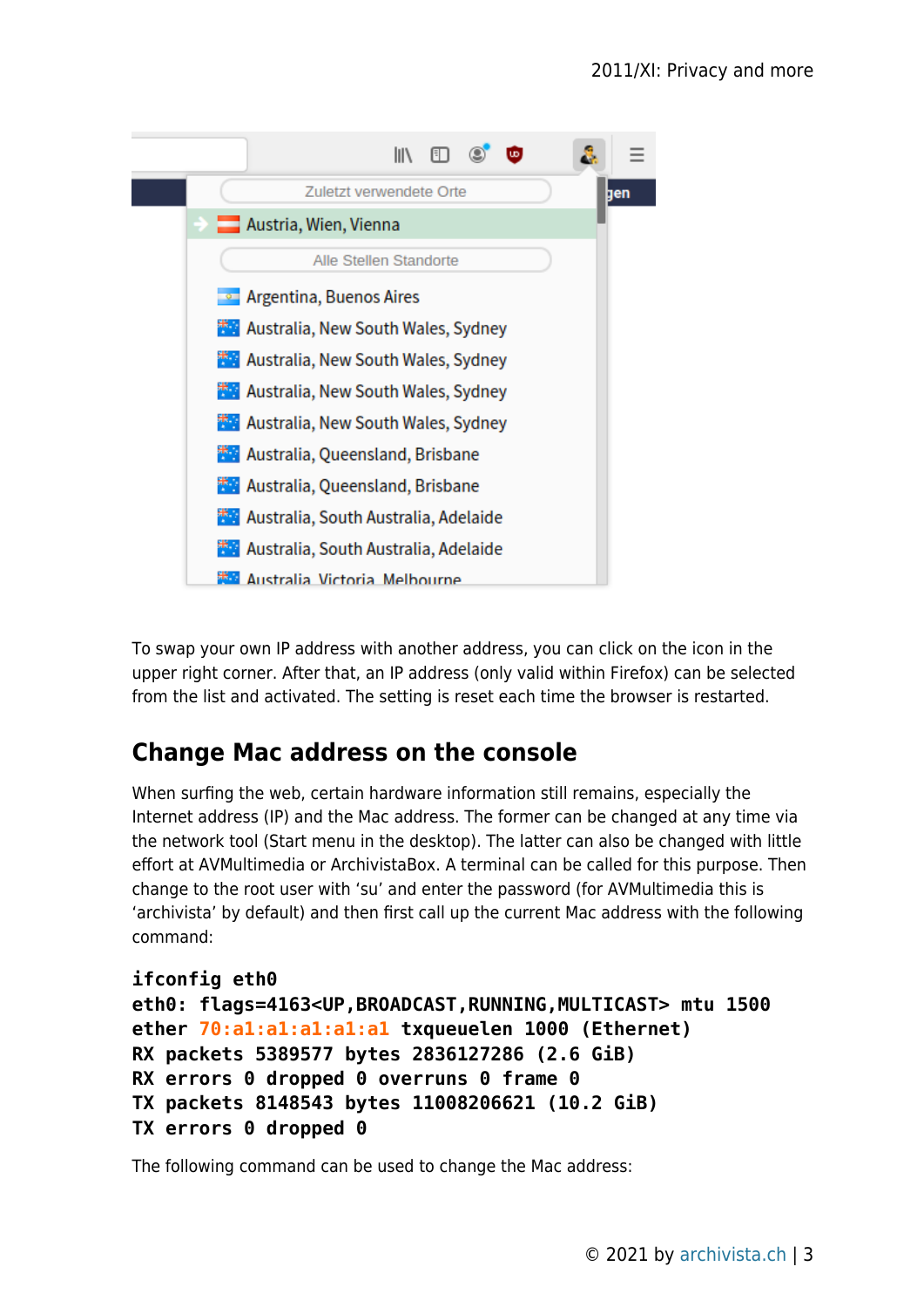#### **ifconfig eth0 hw ether 70:a2:a2:a2:a2:a2**

Then query the Mac address again to check:

```
ifconfig eth0
eth0: flags=4163<UP,BROADCAST,RUNNING,MULTICAST> mtu 1500
ether 70:a2:a2:a2:a2:a2 txqueuelen 1000 (Ethernet)
RX packets 5389577 bytes 2836127286 (2.6 GiB)
RX errors 0 dropped 0 overruns 0 frame 0
TX packets 8148543 bytes 11008206621 (10.2 GiB)
TX errors 0 dropped 0
```
This changes the Mac address on the fly. Of course, this could be stored in the script under /home/data/archivista/cust/desktop/desktop.sh in such a way that a desired Mac address is already set during start-up.

*Note:* In the case of ArchivistaBox, this command should only be used with a great deal of caution, as otherwise the ArchivistaBox services will no longer work correctly.

### **Further innovations in version 2021/XI**

A further treat is provided by the **Firefox AddOn 'RightClick Enabled'.** This can be found to the left of the bookmarks. Usually the icon appears with a red border:



If you click on it, the red border disappears:



Clicking on the icon disables any context-based menu of the active page. Instead, the standard menu matching the object appears. This makes it possible, for example, to directly access a single subpage (Current Frame) in a page that consists of several frames (subpages).

Also new on board is an updated version of **MediathekView (13.8.0):**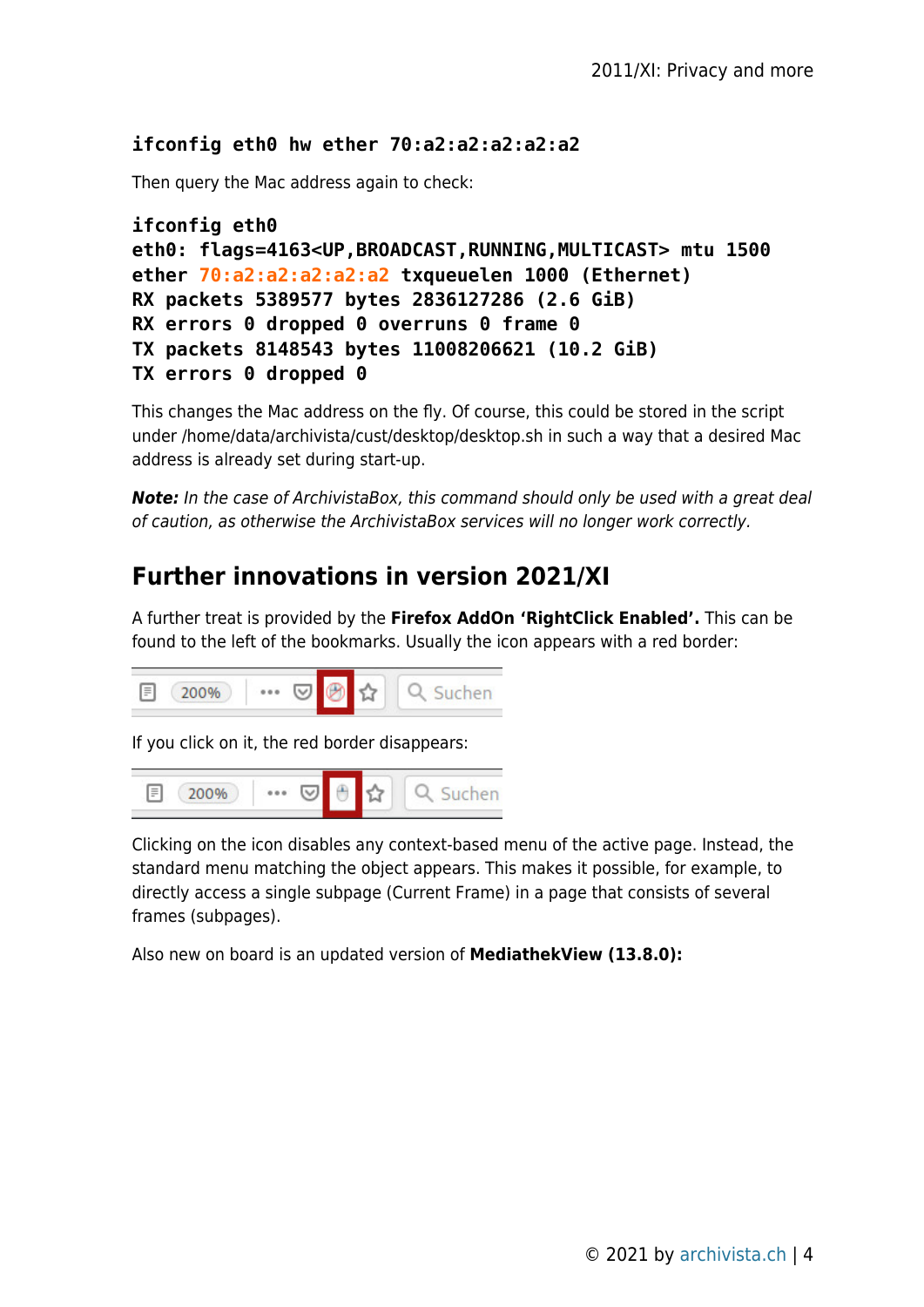| $\bullet$ | 击<br>A              | 肩<br>$\mathbf{u}$<br>同<br>$\infty$ | F<br>$\bullet$                                     |     | Filter 1<br>$\mathcal{A}$<br>$\mathbf{r}$ | Q spielfilm |          |            |                         | P)<br>×                 |
|-----------|---------------------|------------------------------------|----------------------------------------------------|-----|-------------------------------------------|-------------|----------|------------|-------------------------|-------------------------|
| Nr        | Sender              | Thema                              | Titel<br>$\ddot{}$                                 |     | <b>Datum</b>                              | <b>Zeit</b> | Dauer    | Größe [MB] | HQ                      | UT                      |
| 542243    | $ARD^*$             | buten un binnen Regionalma         | "Die Affäre Borgward" als Spielfilm                | 医支风 | 07.01.2019                                | 19:30:00    | 00:03:00 | 38         | $\checkmark$            | u                       |
| 594734    | $ARD^{\circ}$       | Kulturjournal                      | "Große Freiheit": Spielfilm über Gefängnis         | ▶소ロ | 15.11.2021                                | 23:05:00    | 00:05:34 | 41         | ▽                       | ⊻                       |
| 786708    | NDR <sup>*</sup>    | Kulturjournal                      | "Große Freiheit": Spielfilm über Gefängnis         | ▶소디 | 15.11.2021                                | 23:05:00    | 00:05:34 | 41         | V                       | $\checkmark$            |
| 506590    | <b>B</b> sat        | Spielfilm                          | "Julka und Julie" - Julka und Julie Nach "D        | ▶소디 | 07.11.2020                                | 22:39:00    | 00:28:54 | 496        | $\overline{\mathbf{v}}$ |                         |
| 506432    | <b>B</b> sat        | Spielfilm                          | "Liebe, Pflicht und Hoffnung" KlassiXS - di<br>▶   | 上口  | 07.11.2020                                | 23:09:00    | 00:27:30 | 468        | $\overline{\mathbf{v}}$ |                         |
| 841211    | <b>SRF</b> Baseball | Scheinwerfer                       | «Lulu» und «Medea» (2 Einspielfilme)               | ▶≛局 | 30.03.1977                                | 22:20:00    | 00:04:32 |            |                         |                         |
| 649425    | $ARD^{\circ}$       | Spielfilm                          | 24 Milchkühe und kein Mann                         | ▶≛ධ | 08.12.2020                                | 14:30:00    | 01:28:11 | 1037       | $\overline{\mathbf{v}}$ | $\overline{\mathsf{v}}$ |
| 506536    | <b>B</b> sat        | Spielfilm                          | 2 Sturköpfe im Dreivierteltakt - Spielfilm, D<br>▶ | 上口  | 10.11.2019                                | 21:52:00    | 01:29:13 | 1265       | $\overline{\mathsf{v}}$ |                         |
| 506518    | <b>B</b> sat        | Spielfilm                          | 2 Sturköpfe im Dreivierteltakt - Spielfilm, D      | ▶놀다 | 10.11.2019                                | 21:52:00    | 01:29:13 | 1265       | $\overline{\mathsf{v}}$ |                         |
| 767567    | <b>Estrata</b>      | Wolf                               | 48. Der Wolf, der einen Spielfilm drehen w         | ▶소디 | 29.10.2021                                | 11:15:00    | 00:06:59 | 104        | $\checkmark$            |                         |
| 649489    | $ARD^{\circ}$       | Spielfilme für Familien            | Ab ans Meer!                                       | ▶≛ଯ | 14.08.2021                                | 13:35:00    | 01:28:54 | 817        | $\overline{\mathbf{v}}$ |                         |
| 506503    | Н                   | Spielfilm                          | A Bigger Splash - Spielfilm, Italien 2015          | ▶소디 | 17.06.2021                                | 23:25:00    | 01:59:25 | 1643       | $\checkmark$            | $\checkmark$            |
| 965726    | <b>Co</b>           | Spielfilm-Highlights               | A Bigger Splash - Spielfilm, Italien 2015          | ▶소디 | 17.06.2021                                | 23:25:00    | 01:59:25 | 1643       | $\checkmark$            | M                       |
| 506591    | н                   | Spielfilm                          | Ada Kaleh - Kurzfilm, Deutschland 2018             | ▶소디 | 17.05.2020                                | 00:20:00    | 00:14:13 | 241        | $\overline{\mathsf{v}}$ |                         |
| 506502    | Н                   | Spielfilm                          | Adam und Evelyn - Spielfilm, Deutschland           | ▶소디 | 26.09.2020                                | 23:15:00    | 01:33:29 | 1555       | $\overline{\mathsf{v}}$ |                         |
| 895317    | <b>G</b> DF         | Filme                              | Adam und Evelyn - Spielfilm, Deutschland           | ▶소디 | 26.09.2020                                | 23:15:00    | 01:33:29 | 1555       | $\overline{\mathbf{v}}$ |                         |
| 506390    | н                   | Spielfilm                          | A Gang Story - Eine Frage der Ehre - Spielfi       | ▶소디 | 23.01.2020                                | 22:27:00    | 01:38:06 | 1662       | M                       |                         |
|           | <b>Cor</b>          | Spielfilm-Highlights               | A Gang Story - Eine Frage der Ehre - Spielfi       | ▶소디 | 05.04.2017                                | 02:10:00    | 01:38:06 | 1662       | $\checkmark$            |                         |
| 965717    |                     | Spielfilm                          | Alle Kinder brauchen Liebe                         | ▶≛ଯ | 25.12.2020                                | 15:00:00    | 01:26:06 | 763        | $\overline{\mathbf{v}}$ | $\checkmark$            |

And of course an update to **JDownloader2** should not be missing:

| JDownloader 2 - Updates verfügbar!<br><b>D</b>                                                              |                                      |                      |           | $   \times$                       |
|-------------------------------------------------------------------------------------------------------------|--------------------------------------|----------------------|-----------|-----------------------------------|
| Einstellungen Extras Hilfe<br><b>Datei</b>                                                                  |                                      |                      |           |                                   |
| 囕<br>電車略<br>犀 鱼<br>₩.<br>÷<br>JГ<br>п                                                                       |                                      |                      |           |                                   |
| Download & Linksammler X Einstellungen<br><b>**</b> My.JDownloader<br>Spenden                               |                                      |                      |           |                                   |
| <b>Name</b>                                                                                                 | . Größe                              | Host Verfü           | Ansichten |                                   |
| Heißmann und Rassau 07 02 2016 Komödie aus Franken Ein Floh im Ohr                                          | $$ [4] 317.89 $\cdot$                | $\checkmark$ 4/4 onl | $\alpha$  | Eigene Ansichten 7                |
| Der keusche Lebemann Heißmann und Rassau                                                                    | $[4]$ 459.94 $\cdot$                 | $\sqrt{4/4}$ onl     |           |                                   |
| <b>B</b> Heißmann und Rassau der Meisterboxer Quelle BR                                                     | .1411.98G                            | $\checkmark$ 4/4 onl |           | <b>Dateitypen</b>                 |
| Heißmann und Rassau Der wahre Jakob Quelle BR                                                               | $[4]2.04$ G                          | $\checkmark$ 4/4 onl | J.        | Audiodatei<br>$\bf{8}$            |
| Heißmann und Rassau jetzt nicht Liebling                                                                    | [3] 1.47 G                           | $\sqrt{3}/3$ onl     | 兩         | $\bf{8}$<br><b>Bild</b>           |
| Heißmann und Rassau 24 04 2016 Außer Kontrolle                                                              | [4] 688.86                           | $\sqrt{4/4}$ onl     | $\bullet$ | $\overline{I}$<br>Untertiteldatei |
| Heißmann und Rassau Die Lachklinik Quelle BR re upload Tonsync probleme behoben                             | [4] 1.25 G                           | $\checkmark$ 4/4 onl | i.        | $\bf{8}$<br>Videodatei -          |
| Komödie aus Franken Die spanische Fliege Heißmann + Rassau                                                  | $[4]2.60$ G $\cdot$                  | $\checkmark$ 4/4 onl |           | Hoster                            |
|                                                                                                             |                                      |                      |           | 31<br>youtube.com                 |
|                                                                                                             |                                      |                      |           |                                   |
|                                                                                                             |                                      |                      |           |                                   |
|                                                                                                             |                                      |                      |           |                                   |
|                                                                                                             |                                      |                      |           |                                   |
|                                                                                                             |                                      |                      |           |                                   |
|                                                                                                             |                                      |                      |           |                                   |
|                                                                                                             |                                      |                      |           |                                   |
|                                                                                                             |                                      |                      |           |                                   |
|                                                                                                             |                                      |                      |           |                                   |
|                                                                                                             |                                      |                      |           |                                   |
|                                                                                                             |                                      |                      |           |                                   |
|                                                                                                             |                                      |                      |           |                                   |
|                                                                                                             |                                      |                      |           |                                   |
|                                                                                                             |                                      |                      |           |                                   |
| # Paketeigenschaften: Heißmann und Rassau 07 02 2016 Komödie aus Franken Ein Floh im Ohr                    |                                      |                      |           |                                   |
| Paketname: Heißmann und Rassau 07 02 2016 Komödie aus Franken Ein Floh im Ohr                               |                                      |                      |           |                                   |
| Speichern unter: /home/archivista/data                                                                      | Auswählen                            |                      |           |                                   |
| Kommentar: Kommentar eingeben oder frei lassen                                                              | Standardpriorität                    |                      |           |                                   |
| Archivpasswort: Gib das Archivpasswort ein                                                                  | X Automatisches Entpacken deakuviert |                      |           |                                   |
| <b>♦ Uberblick</b>                                                                                          |                                      |                      |           |                                   |
| Pakete: 1 Gesamt: 317.89 MiB Hoster: 1 Unbekannter Status: 0                                                |                                      |                      |           |                                   |
| $Link(s): 4$ Online: $4$<br>Offline: 0                                                                      |                                      |                      |           |                                   |
| + Neue Links hinzufügen < Dateiname<br>Bitte den Dateinamen eingeben, nach dem Du suchst                    |                                      |                      |           | Alle Downloads starten            |
| + Einen Premiumaccount hinzufügen                                                                           |                                      |                      |           |                                   |
| $\bullet$<br>Heißmann und Rassau  » archivista@avmultimed » archivista@avmultimed • 1 JDownloader 2 - Updat |                                      |                      | 6.5       | $(1)$ 22:49                       |

JDownloader2 can be used to scan many websites for their content, e.g. to save videos contained therein to the local disk.

## **Surfing (almost) anonymously with the Tor browser**

The Tor project was created to ensure that queried pages cannot be assigned a unique IP address. This works by redirecting the respective query via so-called Tor nodes. A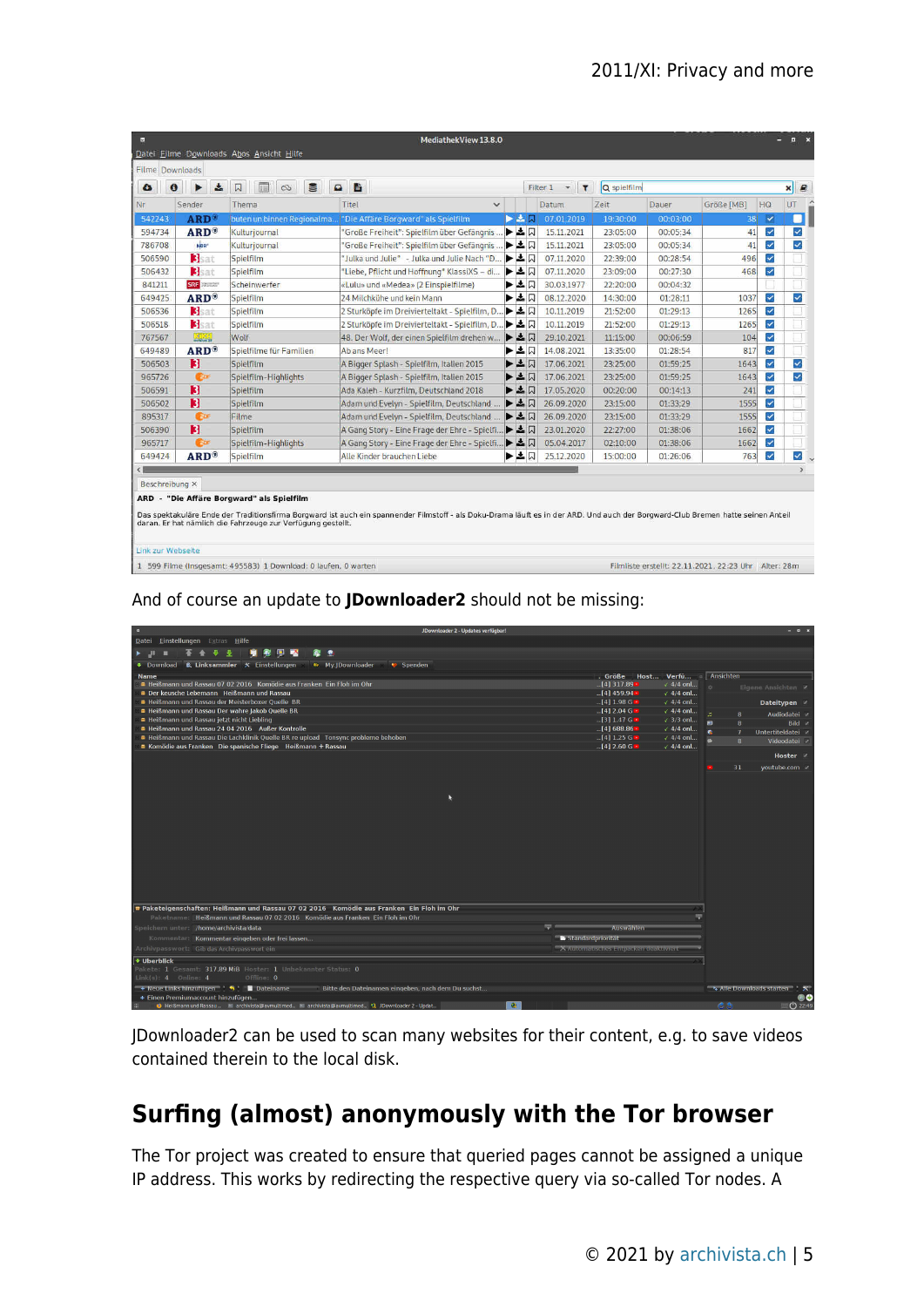query on the web is thus randomly routed through an existing Tor computer, which sends the results back to our source computer. The server does not know who sent the query, it only sees the address of the randomly selected Tor computer.



Besides the German version, the English version is also available:



The Tor browser is based on a current version of Firefox. In an internal test, the tested